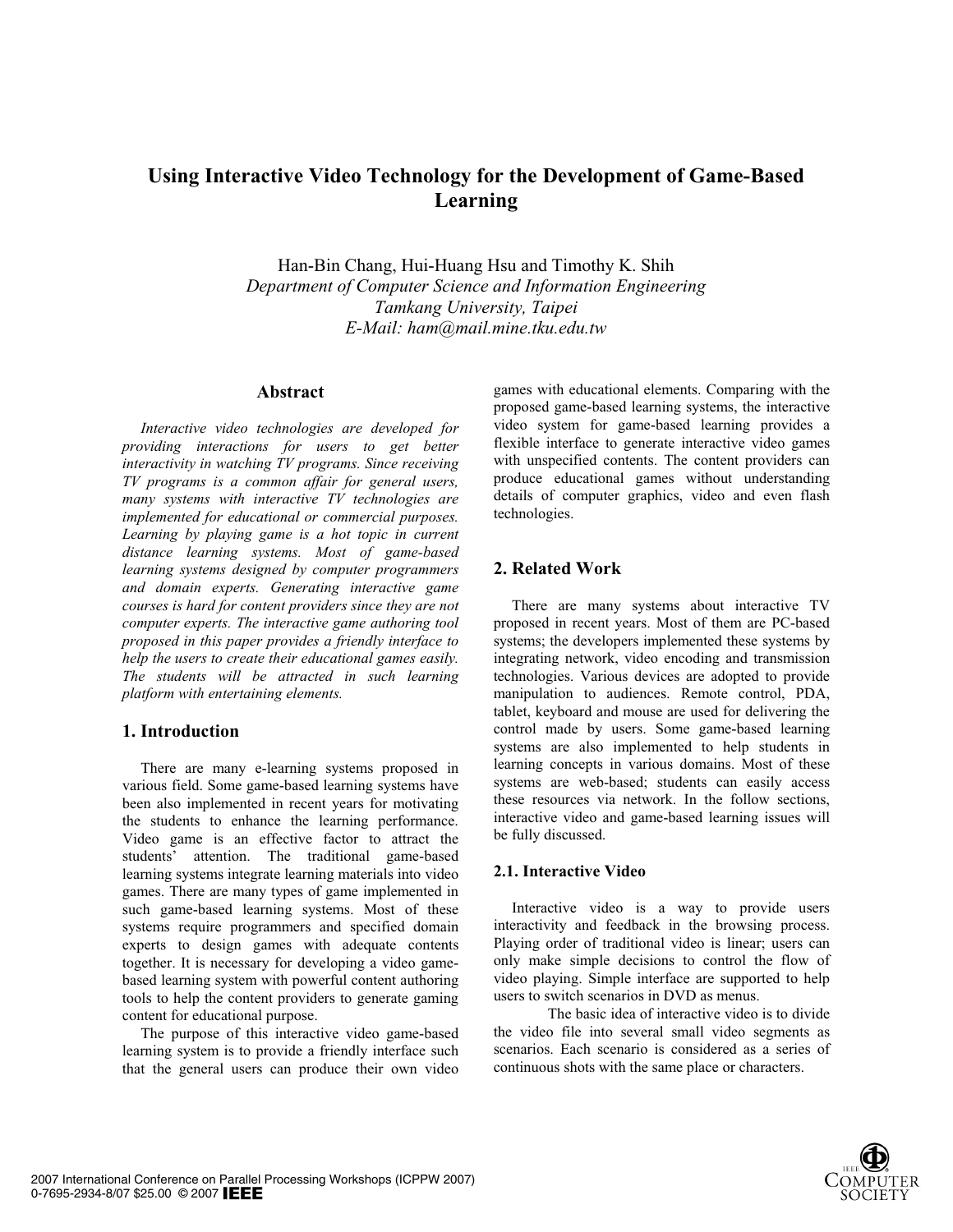In the proposed interactive video game-based learning platform, video segments are the basic unit used for presenting scenarios. Buttons and objects on the video frame can be triggered to change the play sequence of a video. Other resources like text messages, images and webpage are also popped up by the users' interaction.

#### **2.2. Game-based learning issues**

Many game-based learning systems are implemented for help the students to focus on the learning material. The students can get experience from making interaction with objects in the gamebased learning platform. Comparing with the traditional e-learning systems, game-based learning systems provide more attraction to the students.

Games can be classified into several categories: action, strategy, role play and adventure games. There are different features and characteristics in such kinds of games. In the proposed interactive video gamebased learning platform, the design concepts of adventure games are adopted to construct the game platform. The most important idea in adventure game is, the players find clues and try to solve problems by exploring a specified scenario and investigating objects there. According to this mode of game play, video is used for scenarios and the interactive objects provide players to get experience by examining and operating them.

#### **3. System Architecture**

In the interactive VGBL platform, there are three major components need to be provide to help design games and integrate educational materials with it. Interaction, knowledge delivering and rewarding should be included in the VGBL game authoring tool and runtime environment.

#### **3.1. Interaction**

Interaction is the most import part of a video game. The interactions in games provide means to players to change states in game play. The players can get information from scenarios by making interactions and triggering events. There are different interactions and devices in various games. Without much difference from other adventure games, mouse and keyboard are responsible for delivering users' interactions to the interactive VGBL runtime environment.

Players can examine and move objects in a scenario by clicking or holding their mouse keys. Like ordinary

adventure games, the players have a backpack to collect items in game. An inventory window is used for displaying what items the player owned. The players can get theses items from a scenario and use them in an adequate scene to trigger events. Interactive objects in video provide information to players. Users can get descriptions when they try to examine these items. There are also non player characters to give fixed conversation to guide players.

#### **3.2. Interaction Knowledge delivery**

The ultimate goal of game-based learning systems is to deliver knowledge to students. Actually, it is not easy to design games with educational materials. Course designers can produce scenarios by shooting videos and defining relationship between objects in it. By creating interactive objects and setting the events, the designers provide means to players and deliver knowledge in the process of solving a problem. For an example, in a classroom in game, the NPC told players a computer was not worked and order players to fix it. Players examine the computer in video first and find a broken component inside. Finally, players move to another scenario, markets, to get the components they needed and return to classroom and fix the computer.

Students can obtain knowledge from the process of making decision and interaction. In the example, students get the instruction first, and then find the problem by investigating objects in game. Students will get different feedback after they install components into the computer by the content providers' authoring.

## **3.3. Rewarding**

Rewarding for students is an important factor to motivate them to participant such games. Like general games, the rewarding mechanism is also applied in the platform. Players can get bonus if they make the right decisions which the content providers set in the authoring system. In this section, real rewarding is not discussed here because the lecturers will decide how to reward students themselves. In the interactive VGBL platform, some objects are considered as rewards. If players complete some requests or missions, they can get special objects in the inventory windows. Such objects differ from other interactive ones in scenarios; they represent the achievements which players have. The courses designer can motivate players to collect such objects by providing bonuses or other kinds of interaction.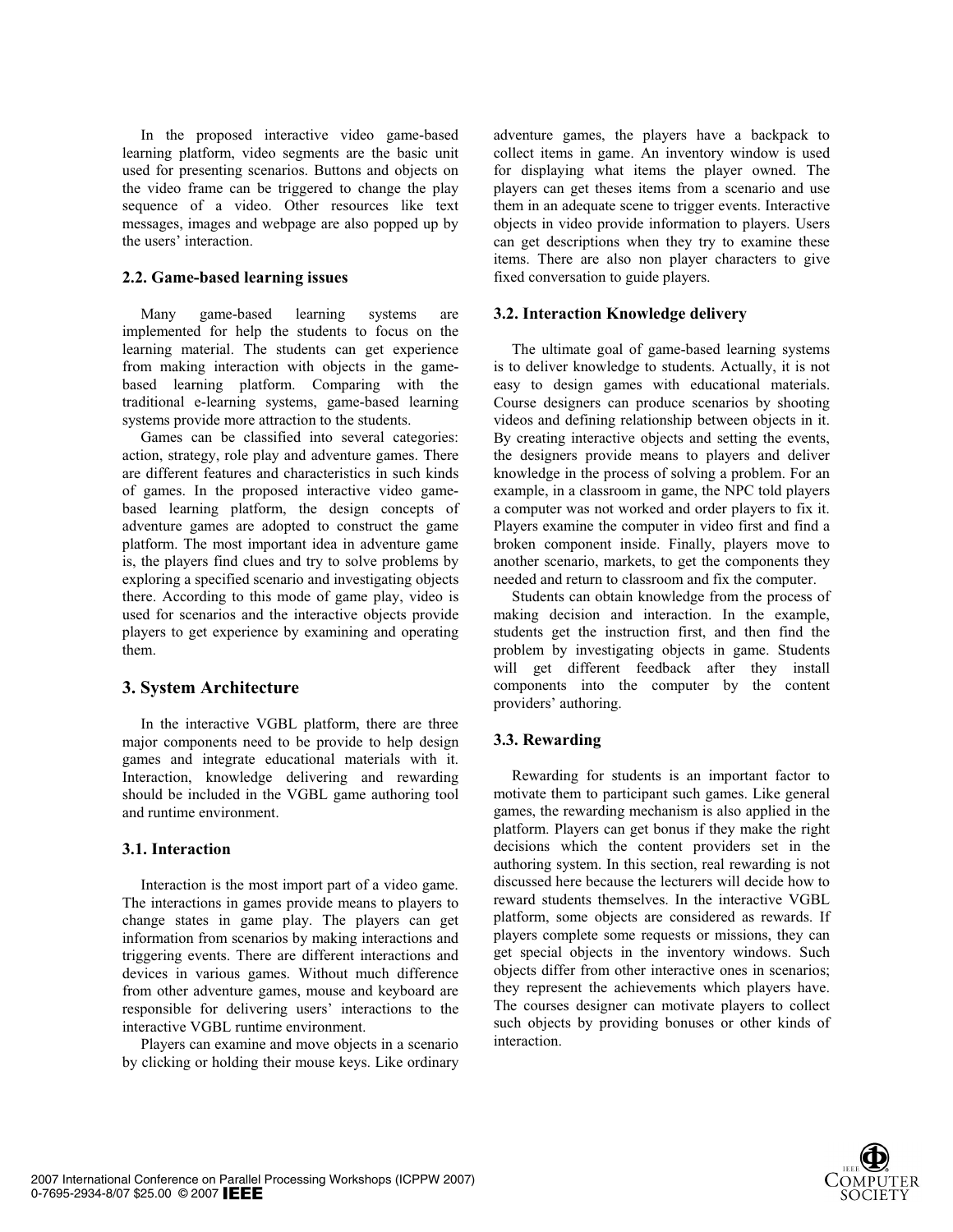#### **4. Implementation**

We have implemented an authoring tool to generate interactive video games for educational purposes. There are several subsystems implemented as follows:

### **4.1 Scenario Editor**

Designing a game is not easy task for general users. The scenario creation is one of the most challenging parts of designing games. We try to use video segments to replace 3D scenarios because they are easy to produce. The users just need to select video files from network or video cameras such that video can be divided into scenario components by the authoring tool.

Figure1 illustrated the interface of the interactive VGBL authoring tool. Courses designers can also insert objects like buttons and images in the authoring tool.



**Figure1. The interface of interactive VGBL authoring tool** 

#### **4.2 Object Editor**

The other important component of the authoring tools is the object editor. Image objects are mounted on a video scenario. The interactive object plays an important role in the interactive video game-based learning system. The users can make interactions with theses interactive objects to trigger corresponding events. An object editor is implemented for such requirements. Users can set the properties and events of objects in video and produce adequate feedback when users' trigger them.

## **4.3 Gaming platform**

A runtime environment is also implemented for users to participant the games. The gaming platform is an augmented video player with the interaction functionalities. The users can manipulate the avatar in a game scenario and make interactions with the interactive objects.

Interactive video technology is used to generate feedbacks to the users. By making corresponding interactions, the scenario changes and interactive objects pop out. With such environment, students would be interested in the contents and get concepts from the game play.

Figure2 shows the interface of the runtime environment. An image object with white background is mounted on the video frame. Players can examine the umbrella by clicking it or drag it to inventory window. The buttons also provide players options to switch to other video segments or get information from websites.



Figure2. The interface of interactive VGBL runtime environment

## **5. Conclusion**

A platform use interactive video technologies is implemented to design video games for educational purpose. Courses designers can easily produce contents with game factors by this authoring tool. Video segments are used for scenarios in the VGBL platform. These scenarios can be generated by cutting from films. Comparing to 3D scenarios, it's a cheaper way to produce game scenarios. Players can make interaction with objects edited by the authoring tool and get feedback or switch to other scenarios. Playing such games is attractive to students. Students can get experience and knowledge by making interaction and decisions in game play.